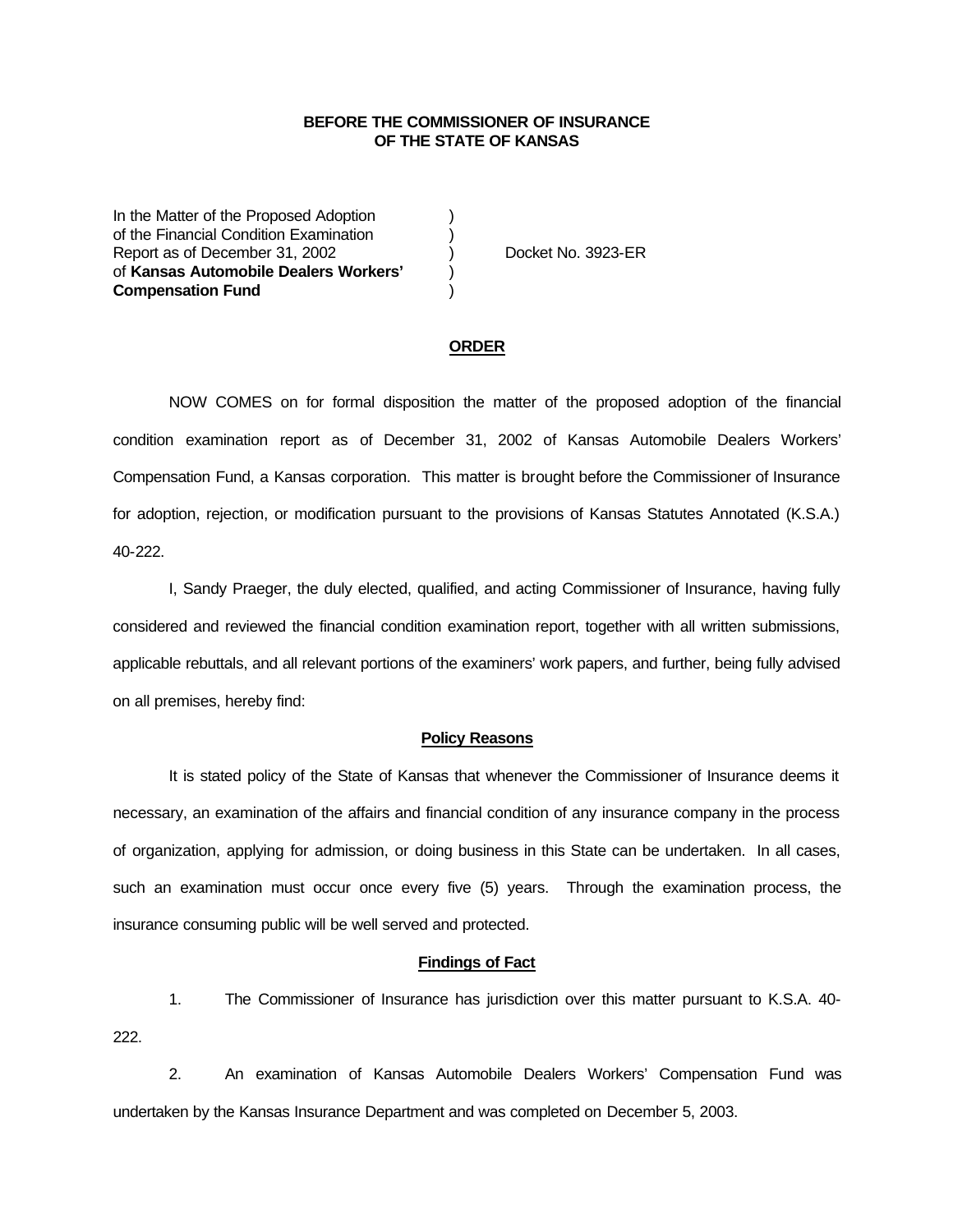3. The examiner-in-charge tendered and filed with the Kansas Insurance Department a verified written report of the examination within thirty (30) days following completion of the examination, to wit; December 5, 2003.

4. Following receipt of the verified report, the Kansas Insurance Department transmitted the report to Kansas Automobile Dealers Workers' Compensation Fund on December 10, 2003, with a duly executed notice advising the company of its opportunity to prepare and submit to the Kansas Insurance Department a written submission or rebuttal with respect to any and all matters contained in the report. Kansas Automobile Dealers Workers' Compensation Fund was further advised that any written submission or rebuttal needed to be filed with the Kansas Insurance Department no later than thirty (30) days after receipt of the verified report.

5. Kansas Automobile Dealers Workers' Compensation Fund filed a written Rebuttal of the verified report on January 26, 2004.

6. Based upon the written submission tendered by Kansas Automobile Dealers Workers' Compensation Fund, the company took exceptions to matters contained in the verified report.

7. The Kansas Insurance Department transmitted the revised report to Kansas Automobile Dealers Workers' Compensation Fund on February 5, 2004, with a duly executed notice advising the company of its opportunity to prepare and submit to the Kansas Insurance Department a written submission or rebuttal with respect to any and all matters contained in the report. Kansas Automobile Dealers Workers' Compensation Fund was further advised that any written submission or rebuttal needed to be filed with the Kansas Insurance Department no later than thirty (30) days after receipt of the verified report.

8. Kansas Automobile Dealers Workers' Compensation Fund filed a written Rebuttal of the verified report on March 1, 2004.

9. The Kansas Insurance Department transmitted the revised report to Kansas Automobile Dealers Workers' Compensation Fund on March 8, 2004, with a duly executed notice advising the company of its opportunity to prepare and submit to the Kansas Insurance Department a written submission or rebuttal with respect to any and all matters contained in the report. Kansas Automobile Dealers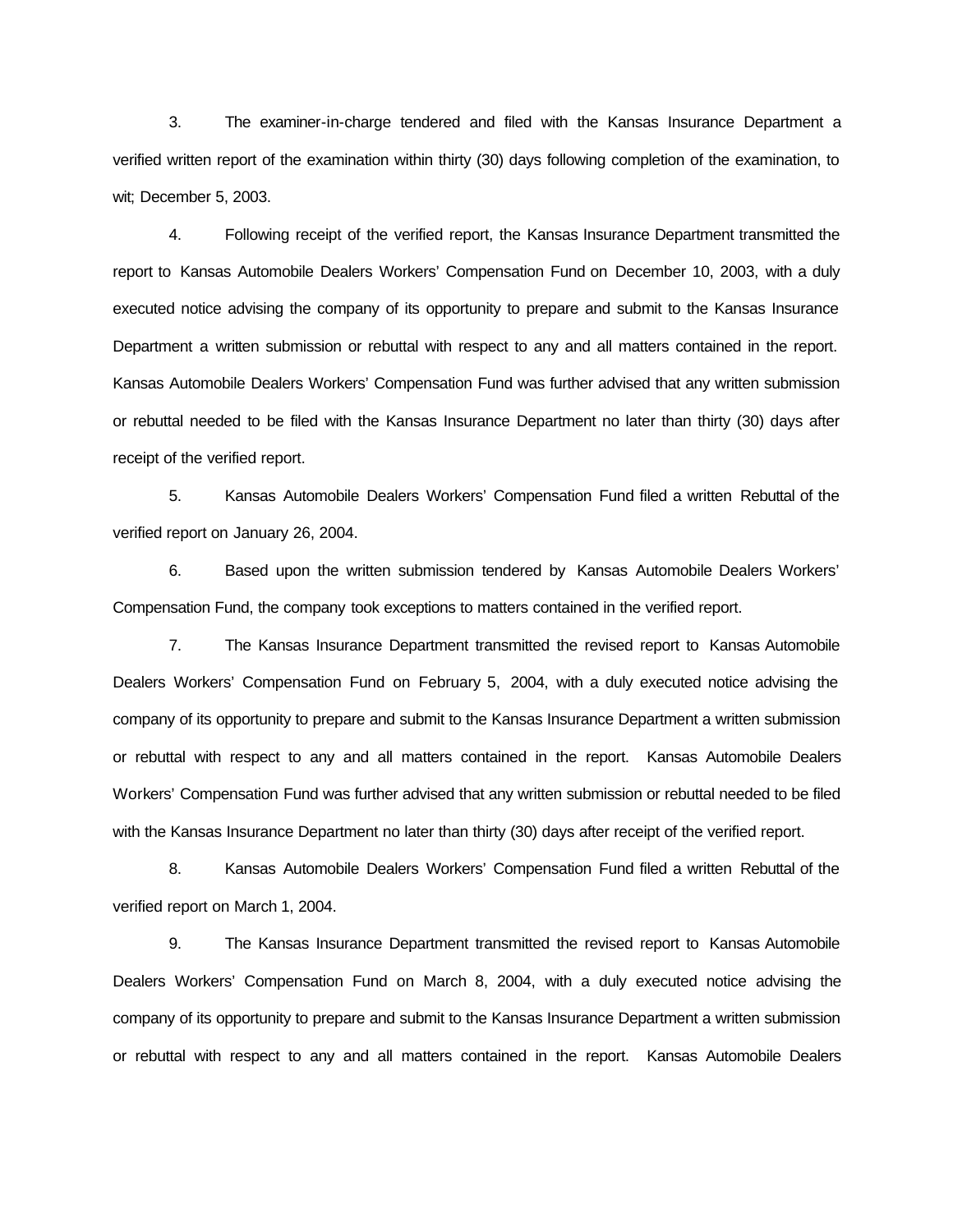Workers' Compensation Fund was further advised that any written submission or rebuttal needed to be filed with the Kansas Insurance Department no later than thirty (30) days after receipt of the verified report.

10. Kansas Automobile Dealers Workers' Compensation Fund filed a written acceptance of the verified report on March 15, 2004.

11. Based upon the written submission tendered by Kansas Automobile Dealers Workers' Compensation Fund, the company took no exceptions to matters contained in the verified report.

12. Within thirty (30) days of the end of the time period allowed for written submission or rebuttal, the Commissioner of Insurance fully reviewed the report, together with all written submissions and rebuttals provided by Kansas Automobile Dealers Workers' Compensation Fund. The Commissioner of Insurance further reviewed all relevant workpapers.

13. No other written submissions or rebuttals were submitted by Kansas Automobile Dealers Workers' Compensation Fund.

**Conclusion of Law**

14. K.S.A. 40-222(d)(2) provides:

"Within 30 days of the end of the period allowed for the receipt of written submissions or rebuttals, the commissioner shall fully consider and review the report, together with any written submissions or rebuttals and any relevant portions of the examiners workpapers and enter an order:

- (A) Adopting the examination report as filed or with modification or corrections. If the examination report reveals that the company is operating in violation of any law, regulation or prior order of the commissioner, the commissioner may order the company to take any action the commissioner considers necessary and appropriate to cure such violations; or
- (B) rejecting the examination report with directions to the examiners to reopen the examination for purposes of obtaining additional data, documentation or information, and refiling pursuant to subsection (k); or
- (C) call and conduct a fact-finding hearing in accordance with K.S.A. 40-281 and amendments thereto for purposes of obtaining additional documentation, data, information and testimony."
- 15. Based upon the Finding of Fact enumerated in paragraphs #1 through #13 above, the

financial condition examination report as of December 31, 2002 of Kansas Automobile Dealers Workers'

Compensation Fund should be adopted.

# **IT IS THEREFORE, BY THE COMMISSIONER OF INSURANCE, ORDERED THAT:**